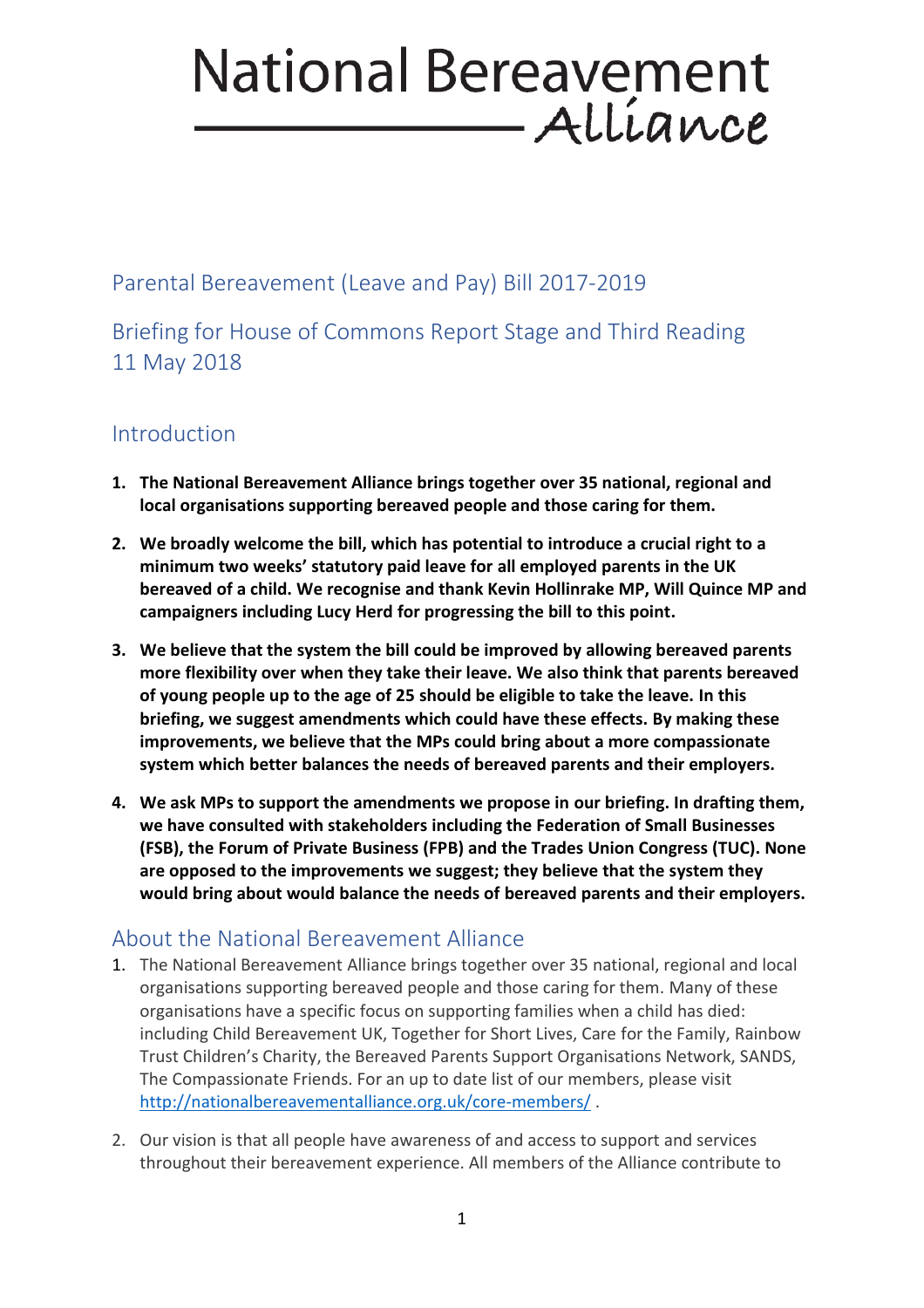this vision through their own aims and objectives, in various ways and at various times. While we are highly diverse in the primary focus of our work, we share a common interest in support for bereaved people. Recognising one another's contribution to our vision, Alliance members collaborate strategically to provide a collective voice representing the needs of bereaved people and those supporting them.

- 3. In our 2014 report *[Life After Death](http://nationalbereavementalliance.org.uk/ourpublications/life-after-death/)*, we campaigned for better bereavement support at work. We supported ACAS in their development of guidance for employers. Many of our members provide bereavement awareness training and support for employers as well as for bereaved parents.
- 4. We produced briefings at Second Reading and Committee stage and will also be responding to the consultation on details of the bill. However, conscious that the consultation process is scheduled to end after the House of Commons has its final opportunity to debate the bill, we are keen that MPs to use the Report and Third Reading Stages to improve it.
- 5. We see the Bill as a very helpful starting point to improve support for bereaved employees. However, we would expect most employers to go further than the Bill provisions in their individual policies and procedures.

### The window in which bereaved parents must take their period of leave

- 6. We welcome the bill's recognition of the diverse circumstances in which bereaved parents may find themselves, and that the Bill does not require parents to take their leave immediately following the death.
- 7. The times when parents may need to take leave fall into four broad categories:
	- a. At the time of death or in its immediate aftermath.
	- b. Around dates associated with the administration or investigation of the death (eg the inquest or funeral). Although these dates are likely to be known in advance, it is important to know that inquests may be postponed the day before or even on the day itself.
	- c. Around particular, fixed dates in the calendar. These could include (but are not limited to):
		- o the child's birthday
		- o Mothers' Day/Father's Day
		- o Christmas or other religious festivals
		- o the anniversary of the child's death.

In the year following the death, parents have to face these dates for the first time without their child. In the second year, these dates can be just as painful, as the reality begins to sink in that this is how life will be.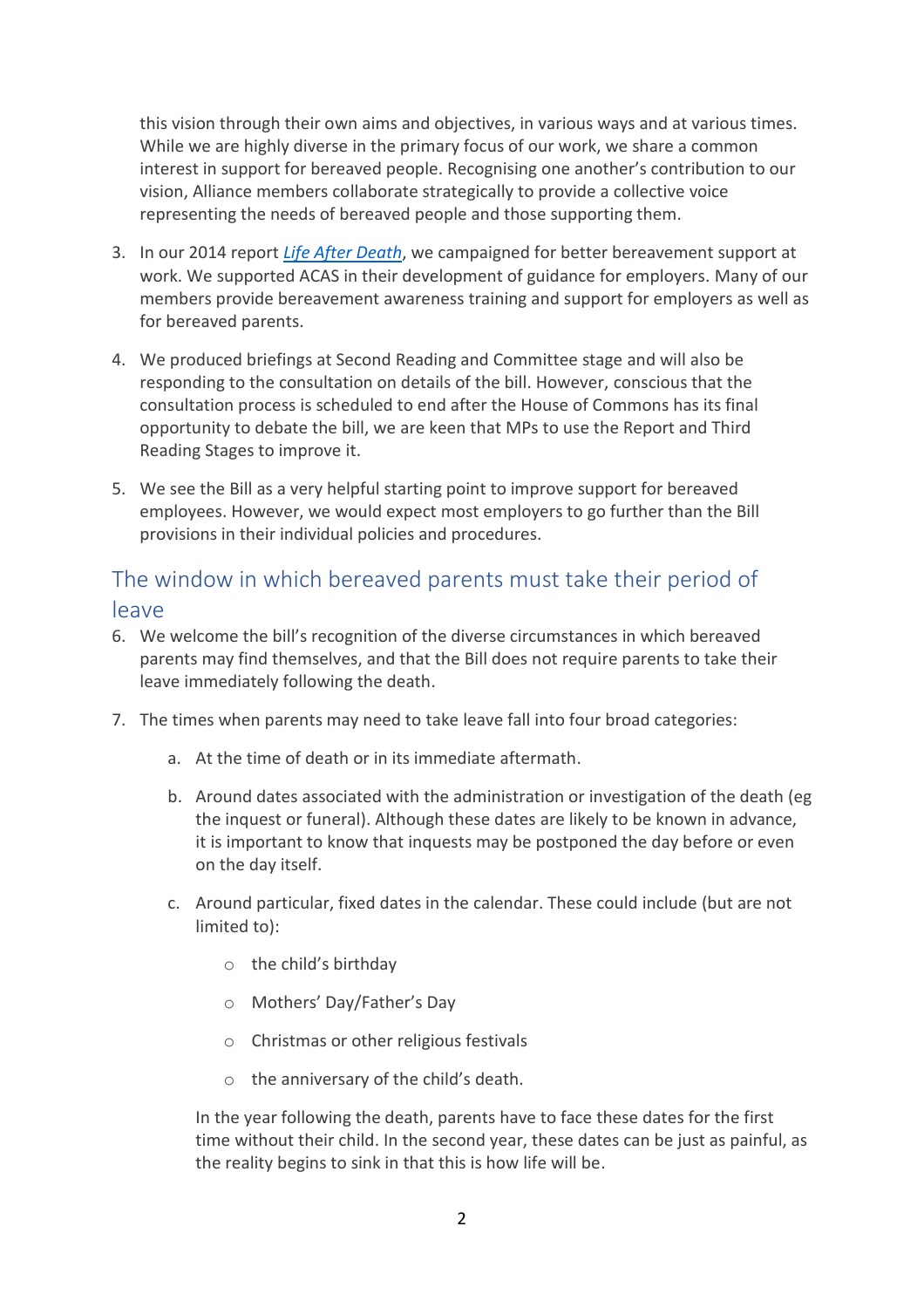- d. When a parent is simply struggling with their loss and needs time to grieve.
- 8. Ideally, we would like to see no limit to the time over which the leave can be taken, in recognition of the ongoing impact of grief on parents. However, as a starting point we would prefer the minimum window of opportunity to be extended, to give parents greater choice about when they take their leave. We would like to see the window extended from the current proposed eight weeks to 56 weeks, to include all key dates in the first year following the death, including the anniversary of the death itself.
- 9. We are conscious that employers need to plan to cover their employees' absence. However, we do not believe that extending the window during which leave can be taken would have a significant impact on employers. Many child deaths are unexpected and so whatever the length of the window, many parental bereavement absences will be arranged at very short notice.
- 10. We believe that the benefits to bereaved parents of extending the window outweigh the implications for employers. Extending the window would incur no extra cost to the taxpayer.
- 11. The actual window will be set out in regulations. However, the bill sets out the provisions that those regulations must contain. **On that basis, we propose the following amendment:**

Schedule, page 2, line 27, leave out "56 days" and insert "56 weeks"

- 12. In drafting this amendment, we have consulted with stakeholders including the Confederation of British Industry (CBI), the FSB, the FPB and TUC. None of these organisations oppose it and recognise that it is a reasonable amendment which balances the needs of bereaved employees and their employers.
- 13. We ask members of the House to consider parents whose child's death is subject to inquest or other proceedings or investigations, which may be delayed beyond this 56 week period. These parents may need a longer window in which to take their leave. **Please consider what provision is being made for families in these circumstances.**

### The age of the child or young person who dies

- 14. All bereaved parents need time to grieve away from work, regardless of the age of their child. We would like all to have a right to paid statutory leave. As such, amending the bill to change the definition of "child" to a son or daughter of any age would bring about our ideal system of bereavement leave.
- 15. However, as a minimum, we ask that the upper age threshold in the bill is increased to 25.
- 16. There are several good reasons for this: when the worst happens, parents forced to come to terms with the impact of losing their child must also contend with a number of other issues. If the young person dies with a long-term disability, parents may also have to endure significant short-term financial hardship caused by the immediate loss of their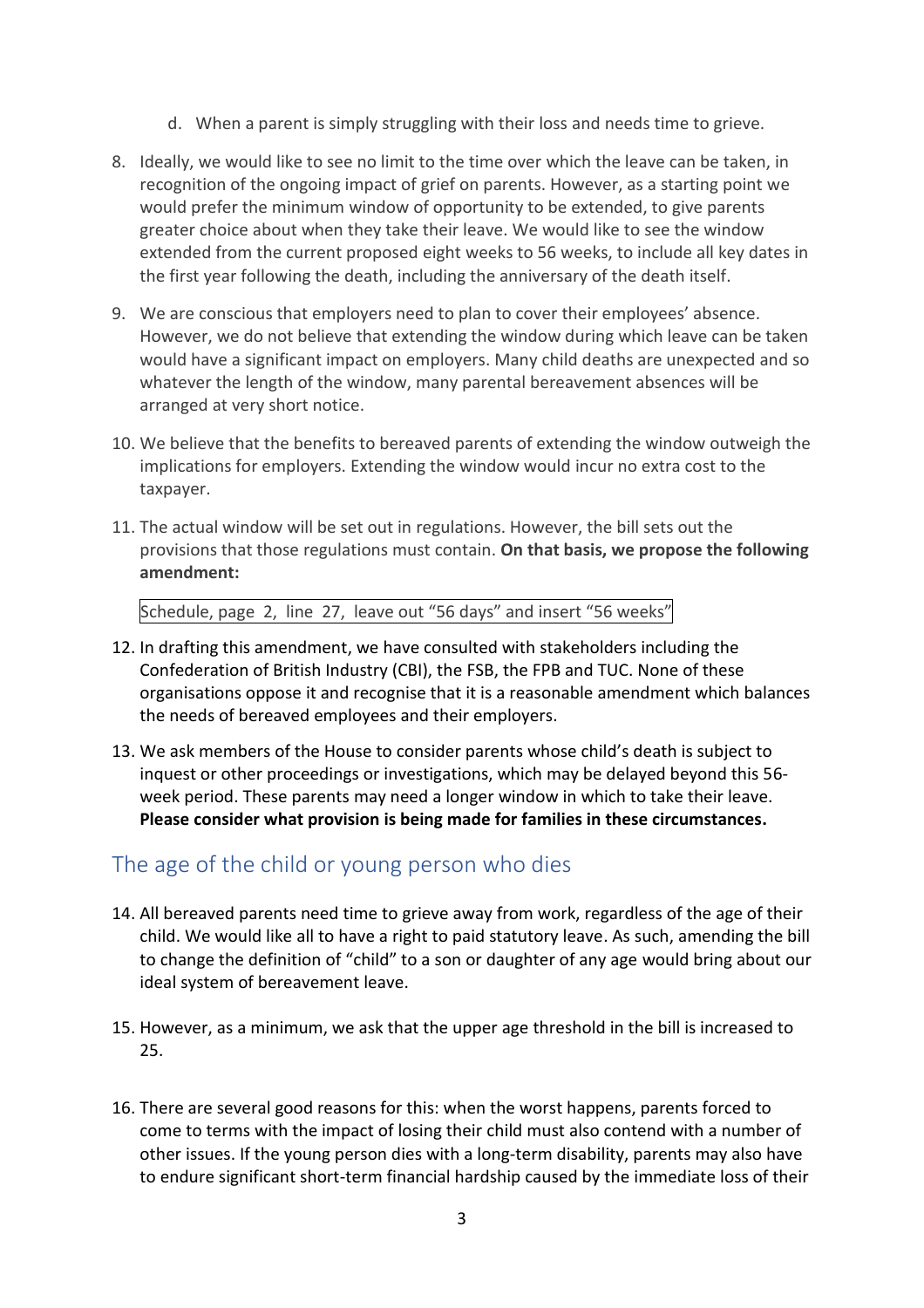income. This could be due to the end of benefits such as carer's allowance, disability living allowance and child benefit. This can often compound the debt legacy which families of children with life-limiting or life-threatening conditions may have incurred as a result of the additional costs of caring for their child over a long period of time.

- 17. In addition to the extra financial pressures of caring for a child with a life-limiting or lifethreatening condition, parents must also pay for a funeral for their child. Royal London have found that the average funeral in 2017 now costs £3,784 compared to £3,675 in 2016. This was a rise of 3%, which was above the average increase in Consumer Price Index (2.6%) for the same period<sup>1</sup>. We welcome the Child Funeral Fund for England recently announced by the government<sup>2</sup>, which will mean that parents will no longer have to meet the costs of burials or cremations. While we await detail on how this will be made available, we recognise that parents are still likely to incur many other costs resulting from the death of their child, including funeral director's fees where these are not waived. We also recognise that no equivalent to the Child Funeral Fund is in place in Northern Ireland or Scotland, where this bill also applies.
- 18. We recognise that this amendment would incur a greater cost to the taxpayer. 4,505 babies, children and young people up to the age of 17 died in the UK in 2016<sup>3</sup>. As the bill is currently worded, we would expect that all those with parental responsibility for this number of children to be given the option of paid statutory parental bereavement leave. 2,127 young people in the UK aged between 18 and 24 died in 2016. As a result of our amendment, their parents would also have access to statutory bereavement leave. This would represent an increase of 47% of the number of parents who were eligible for the leave - and therefore a 47% increase in the costs.
- 19. While this is significant, we strongly believe that the cost of this investment would be outweighed by the benefits to bereaved parents and siblings, employers, public services and the taxpayer. The relative security of a period of paid leave would give parents bereaved of young people the time and space they need to grieve. If they do not have access to this, their grief may well manifest in poor physical or mental health at a later stage, necessitating a longer period away from work and interventions from public services.
- 20. Existing legislation differentiates between those aged under and over 25 in relation to income-related benefits, recognising that most young people are not independent at the age of 18, but most are independent by the age of 25. The special educational needs and disability (SEND) system in England also extends to 25, recognising that many young people continue to need support during their transition to adulthood. We ask that this bill reflects this existing precedent.

 $\overline{a}$ 

<sup>1</sup> Royal London. 2017. A FALSE DAWN: Funeral costs rise again after a one year respite. Available to download at: https://www.royallondon.com/Documents/PDFs/2017/Royal-London-National-Funeral-Cost-Index-2017.pdf/

<sup>&</sup>lt;sup>2</sup> Prime Minister's Office, 10 Downing Street. 2018. Children's Funeral Fund for England. Available to download at:<https://www.gov.uk/government/news/childrens-funeral-fund-for-england> 3

https://www.ons.gov.uk/peoplepopulationandcommunity/birthsdeathsandmarriages/deaths/datasets/deathr egistrationssummarytablesenglandandwalesdeathsbysingleyearofagetables